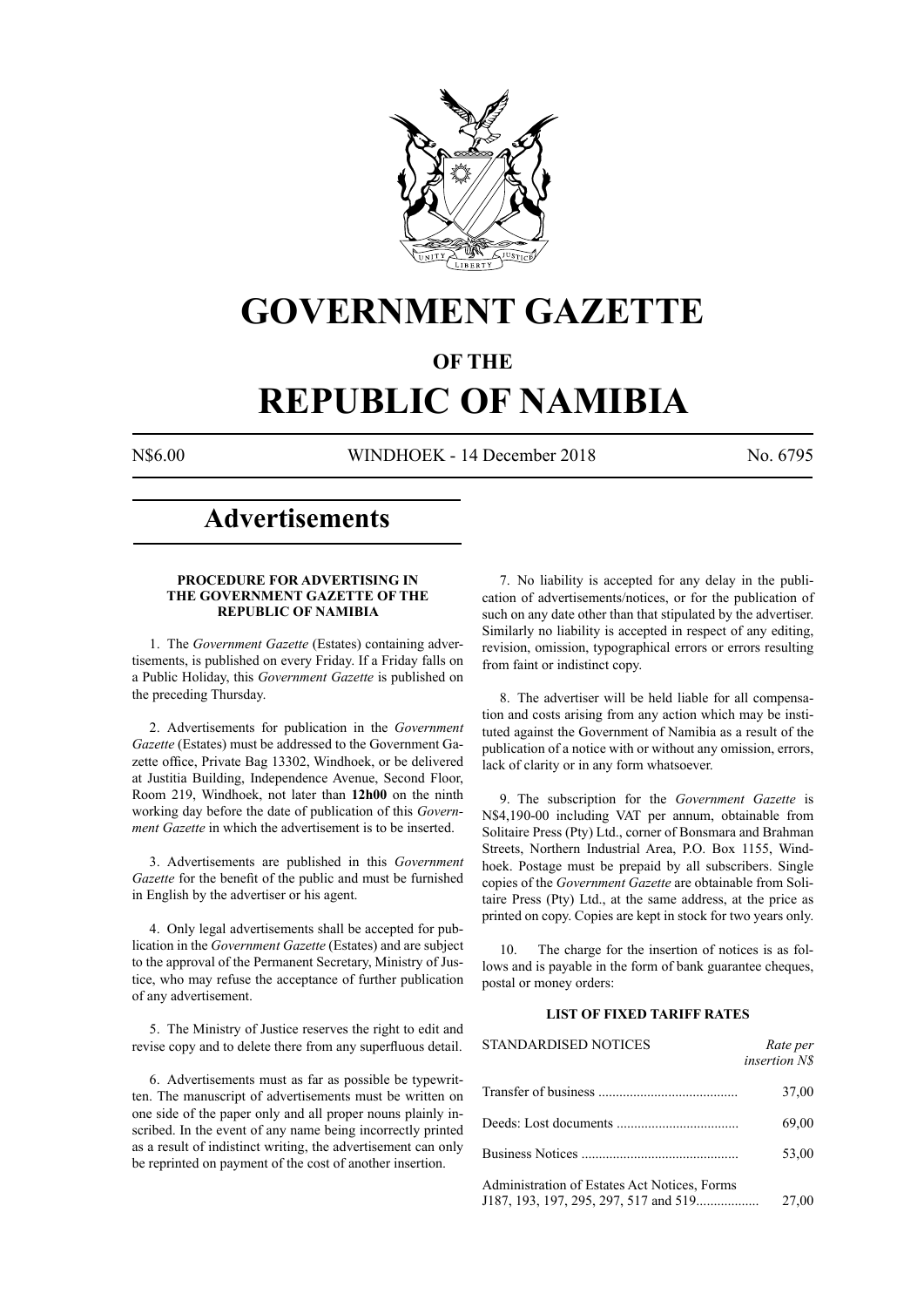| Insolvency Act and Companies Act Notices:                                                                                                                                                               | 48,00  |
|---------------------------------------------------------------------------------------------------------------------------------------------------------------------------------------------------------|--------|
| N.B. Forms 2 and 6 additional statements according<br>to word count table, added to the basic tariff.                                                                                                   | 333,00 |
| Naturalisation notices (including a reprint for the                                                                                                                                                     | 27,00  |
| Unclaimed moneys - only in the Government<br>Gazette, closing date 15 January (per entry of                                                                                                             | 13,00  |
|                                                                                                                                                                                                         | 53,00  |
|                                                                                                                                                                                                         | 27,00  |
| <b>NON-STANDARDISED NOTICES</b>                                                                                                                                                                         |        |
| Company notices:                                                                                                                                                                                        |        |
| Short notices: Meetings, resolutions, offers of<br>compromise, conversions of companies, voluntary<br>windings-up, etc.: closing of members' registers<br>for transfer and/or declarations of dividends | 120,00 |
| Declaration of dividends with profit statements,                                                                                                                                                        | 267,00 |
| Long notices: Transfers, changes in respect of<br>shares or capital, redemptions, resolutions,                                                                                                          | 373,00 |
|                                                                                                                                                                                                         | 120,50 |

#### **FORM J 187**

#### **LIQUIDATION AND DISTRIBUTION ACCOUNTS IN DECEASED ESTATES LYING FOR INSPECTION**

In terms of section 35(5) of Act 66 of 1965, notice is hereby given that copies of the liquidation and distribution accounts (first and final, unless otherwise stated) in the estates specified below will be open for the inspection of all persons interested therein for a period of 21 days (or shorter or longer if specially stated) from the date specified or from the date of publication hereof, whichever may be the later, and at the offices of the Master and Magistrate as stated.

Should no objection thereto be lodged with the Master concerned during the specified period, the executor will proceed to make payments in accordance with the accounts.

09/2017 VOLLMER Patrick Aubrey, 530727- 00648, Erf 1360, Pionierspark, Windhoek. Delia Jean Vollmer, 57011900381. Amended. Windhoek. FNB Fiduciary Namibia (Pty) Ltd, P.O. Box 448, Windhoek, Namibia.

193/2018 IIYAGAYA Sem Shafiishuna, 90081- 300271, House No. 1692, Lüderitz. Lüderitz. Windhoek. FNB Fiduciary Namibia (Pty) Ltd, P.O. Box 448, Windhoek, Namibia.

1509/2018 JANSEN VAN VUUREN Lourens Marthinus, Windhoek, 17 June 1934, 34061700235, Okahandja, 8 September 2018. Genefer Gene Jansen van Vuuren, 11 April 1939, 39041100032. F.M. Oehl Trust cc, P.O. Box 90290, Windhoek, Namibia.

| Liquidators' and other appointees' notices                    | 80,00                     |
|---------------------------------------------------------------|---------------------------|
| Gambling house licences/Liquor licences                       | 120,00                    |
| SALES IN EXECUTION AND OTHER PUBLIC SALES:                    |                           |
|                                                               | 207,00                    |
| Public auctions, sales, tenders and welfare<br>organisations: | 69,00<br>171,00<br>253,00 |
| <b>ORDERS OF THE COURT</b>                                    |                           |

| Provisional and final liquidations or                  |        |
|--------------------------------------------------------|--------|
|                                                        | 157,00 |
| Reduction of change in capital mergers, offers         |        |
|                                                        | 373,00 |
| Judicial managements, <i>curator bonis</i> and similar |        |
|                                                        | 373,00 |
|                                                        | 48,00  |
| Supersession and discharge of petitions (J.158)        | 40,00  |

11. The charge for the insertion of advertisements other than the notices mentioned in paragraph 10 is at the rate of N\$13,00 per cm double column. (Fractions of a cm must be calculated as a cm).

12. No advertisements shall be inserted unless the charge is prepaid. Cheques, drafts, postal or money orders must be made payable to the Ministry of Justice, Private Bag 13302, Windhoek.

421/2018 GROBLER Alpheus Gideon, Windhoek, 16 October 1941, 41101600136, Mariental, 21 February 2018. F.M. Oehl Trust cc, P.O. Box 90290, Windhoek, Namibia.

1548/2018 NEUMAYER Karel Alexander, Windhoek, 23 November 1941, 41112300082, Omaruru, 17 August 2018. F.M. Oehl Trust cc, P.O. Box 90290, Windhoek, Namibia.

757/2018 OTTO Hedwig Luise Elizabeth, 370907- 00194, Walvis Bay. Walvis Bay. Windhoek. F.M. Oehl Trust cc, Unit 7, 32 Schanzen Road, P.O. Box 90290, Klein Windhoek, Windhoek, Namibia.

796/2018 AFRIKANER Hendrik Pieter, 66091- 100963, Rundu. Rundu. Windhoek. F.M. Oehl Trust cc, Unit 7, 32 Schanzen Road, P.O. Box 90290, Klein Windhoek, Windhoek, Namibia.

252/2015 ABRAHAM Elizabeth Sylvia, 27012- 80200061, Erf No. 4553, Khomasdal, Windhoek. Windhoek. Windhoek. Dr. Weder, Kauta & Hoveka Inc., 3rd Floor, WKH House, Jan Jonker Road, Ausspannplatz, P.O. Box 864, Windhoek, Namibia.

1450/2017 HOLTZKAMPF Maria Johanna Petronella Elizabeth, 44013100118, 45 Beiderbecke Road, Otjiwarongo. Otjiwarongo. Windhoek. A. Davids & Co., P.O. Box 11, Otjiwarongo.

1163/2017 STEENKAMP Johannes Christiaan, 55101510025, 7 Vrede Road, Otjiwarongo. Linea Ndapandula Uukongo, 85052610467. Otjiwarongo. Windhoek. A. Davids & Co., P.O. Box 11, Otjiwarongo.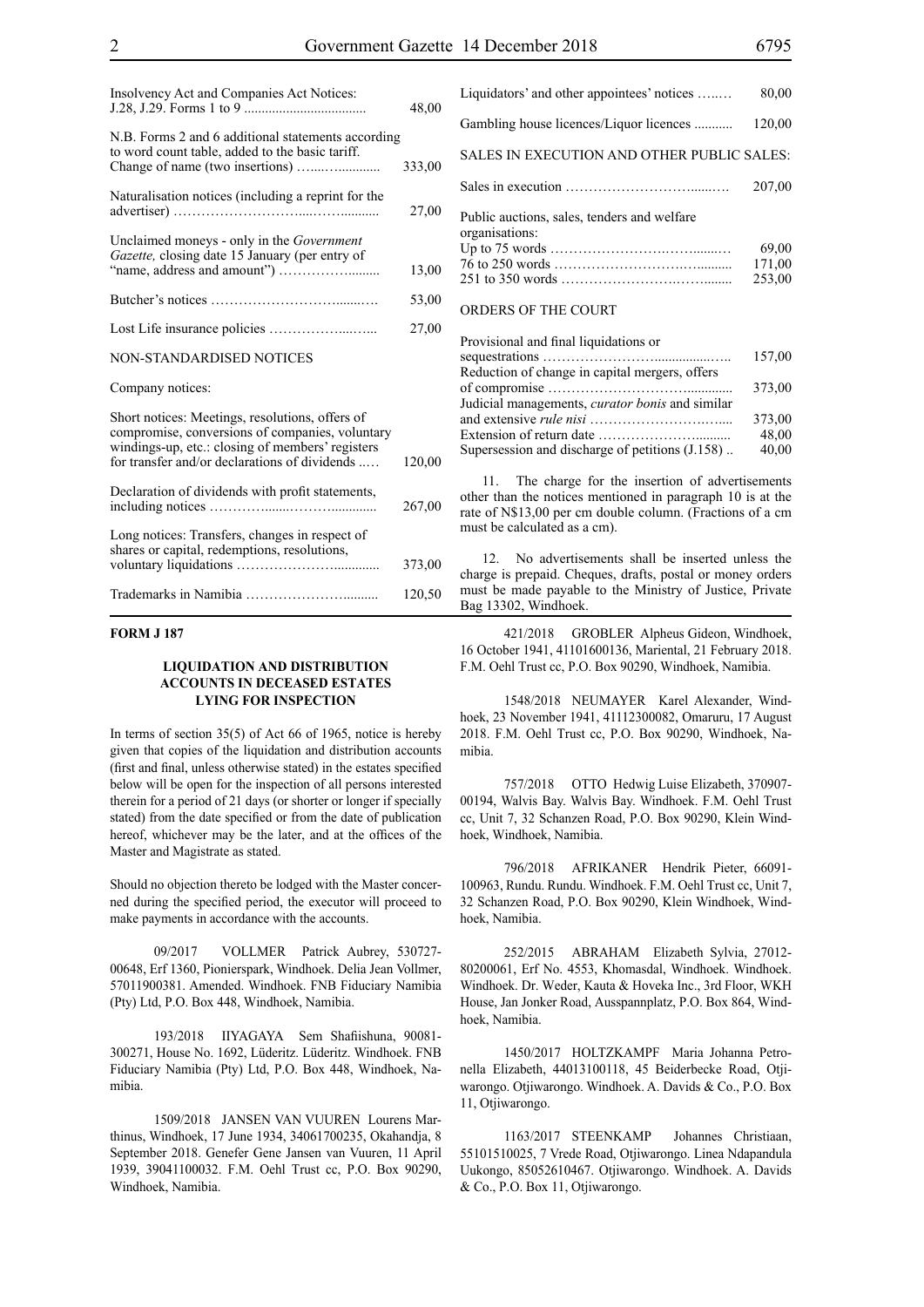1323/2016 PUTURI (born Brandt) Celia Christina, 66072100651, Gobabis. Ernest Heinrich Puturi, 24 November 1969, 69112400351. Supplementary. Windhoek. Gobabis. P.D. Theron & Associates, P.O. Box 25077, Windhoek, Namibia.

1164/2018 HEGENBERGER Wulf Fritz Jakob, 37050300071, P.O. Box 97013, Maerua Park, Windhoek. Windhoek. Engling, Stritter & Partners, P.O. Box 43, Windhoek.

470/2018 VON LEIPZIG Gisela, 12 Thatch Street, Somerset West, 7130, South Africa. Windhoek. Engling, Stritter & Partners, P.O. Box 43, Windhoek.

752/2017 KAMUHANGA Alexander, 410422- 00092, Okakuvisa, Aminuis Constitutency, Gobabis District. Gobabis. Windhoek. Fisher, Quarmby & Pfeifer, P.O. Box 37, Windhoek.

617/2014 KAWANA Kupuzo Bernard, 5411100- 0517, Katima Mulilo, 30 December 2011. Beauty Mucwai Kawana. Windhoek. Katima Mulilo. Shilunga Estates Consultants, Office No. 9, 2nd Floor, Atlas House, 177 Sam Nujoma Drive, Windhoek.

2013/2015 IVULA David Mpingana, 61060101106, Oshikoto, 4 July 2015. Windhoek. Ondangwa. Shilunga Estates Consultants, Office No. 9, 2nd Floor, Atlas House, 177 Sam Nujoma Drive, Windhoek.

91/2018 CLOETE Clara Jacoba, 48020800158, Erf No. Rehoboth B779. Rehoboth. Windhoek. V.T. van Wyk Attorneys, Plot A129, Rehoboth.

768/2016 HAULYONDJABA Rakkel Ndahafa, Rundu, Kavango East, Republic of Namibia. Joseph Kondjashili Hangala. Rundu. ENSafrica / Namibia (incorporated as LorentzAngula Inc.).

208/2018 SHIVUTE Petrus, 57071800200, Windhoek, Khomas Region. Talitshi Loini Shivute, 58080210012. Windhoek. Windhoek. Sisa Namandje & Co. Inc., No. 11 Robert Mugabe Street, Windhoek.

639/2018 JANUARIE Calwin Cavin, 671107- 00275, Erf 3491, Begonia Street, Khomasdal, Windhoek. Johanna Maria Louisa Januarie, 69042700343. Pointbreak Trust and Estates (Pty) Ltd, P.O. Box 156, Windhoek.

 $\frac{1}{2}$ 

#### **FORM J 193**

#### **NOTICE TO CREDITORS IN DECEASED ESTATES**

All persons having claims against the estates mentioned below are hereby called upon to lodge their claims with the executors concerned, within 30 days (or otherwise as indicated) calculated from the date of publication hereof. The information is given in the following order: Estate number, surname and Christian names, date of birth, identity number, last address, date of death; surviving spouse's names, surname, date of birth and identity number; name and address of executor or authorised agent, period allowed for lodgement of claims if other than 30 days.

1472/2018 FORTUIN Lydia Magdaleen, 63110- 800284, Erf 3794, Begona Street, Khomasdal, Windhoek, 10 August 2018. Michael John Fortuin, 58102400307. Conradie & Damaseb Legal Practitioners, 19 Feld Street, P.O. Box 2607, Windhoek.

1617/2018 HELMUTH Paul, Windhoek, 14 February 1929, 29021400219, 71 Fritsche Street, Pionierspark, Windhoek, 6 July 2018. Ella Willemina Helmuth, 23 April 1953, 53042300048. Standard Executors & Trustees, P.O. Box 2164, Windhoek.

1561/2018 KISTING Adolph, Windhoek, 21 March 1933, 33032100119, No. 1174, Block B, Rehoboth, 18 September 2018. Sophia Magrietha Kisting, 30 May 1933, 33053000113. Standard Executors & Trustees, P.O. Box 2164, Windhoek.

1631/2018 CLEMENTE Rosa, Windhoek, 1 April 1954, 54040100336, Erf 7293, Katutura, Windhoek, 30 August 2018. Standard Executors & Trustees, P.O. Box 2164, Windhoek, Namibia.

406/2012 MABUKU John Nabutunga, Windhoek, 10 January 1954, 54011000078, Katima Mulilo, 13 July 2008. FNB Fiduciary Namibia (Pty) Ltd, P.O. Box 448, Windhoek, Namibia.

1785/2018 FICK Hendrik Jurie, Windhoek, 18 November 1961, 61111810052, Windhoek, 22 November 2018. Jean Carol Fick, 62062810067. F.M. Oehl Trust cc, P.O. Box 90290, Windhoek.

1677/2018 MAKGONE Oskar Selby, Windhoek, 17 August 1975, 75081700290, Erf No. 472, Schlip, 24 August 2018. Lizle Thelerose Makgone, 85080411317. M.W.G. Liebenberg, P.O. Box 13, Mariental.

1736/2018 BURGER Adriaan, Windhoek, 5 June 1945, 45060500012, Farm Keinachas No. 37, Pos B, District Mariental, 11 October 2018. M.W.G. Liebenberg, P.O. Box 13, Mariental.

1637/2018 LIEBENBERG Allen, Windhoek, 27 August 1943, 43082700179, Windhoek, 9 July 2018. Martha S.L. Dobberstein, P.O. Box 5924, Windhoek, Namibia.

1696/2018 SLABBERT Barend Johannes, Windhoek, 16 January 1938, 38011600249, Farm Oviumbo Oos, Okahandja district, 31 August 2018. Petronella Francina Slabbert, 9 December 1945, 45120900119. A. Davids & Co., P.O. Box 11, Otjiwarongo.

1735/2018 MYBURGH Alewyn Abraham, Windhoek, 26 April 1954, 54042600344, Windhoek, Khomas, 9 September 2018. Maria Magdalena Myburgh, 26 March 1937. FNB Fiduciary Namibia (Pty) Ltd c/o Pointbreak Trust and Estates (Pty) Ltd, P.O. Box 156, Windhoek.

1728/2018 GUBIANI Lorenza, Windhoek, 21 July 1941, 41072100142, Gross Okapuka Farm 50, Brakwater, Windhoek, 9 October 2018. Pointbreak Trust and Estates (Pty) Ltd, P.O. Box 156, Windhoek.

290/2018 ANDREAS Herenius, 57010700818, Swakopmund, 26 October 2017. Windhoek. Swakopmund. Shilunga Estates Consultants, Office No. 9, 2nd Floor, Atlas House, 177 Sam Nujoma Drive, Windhoek.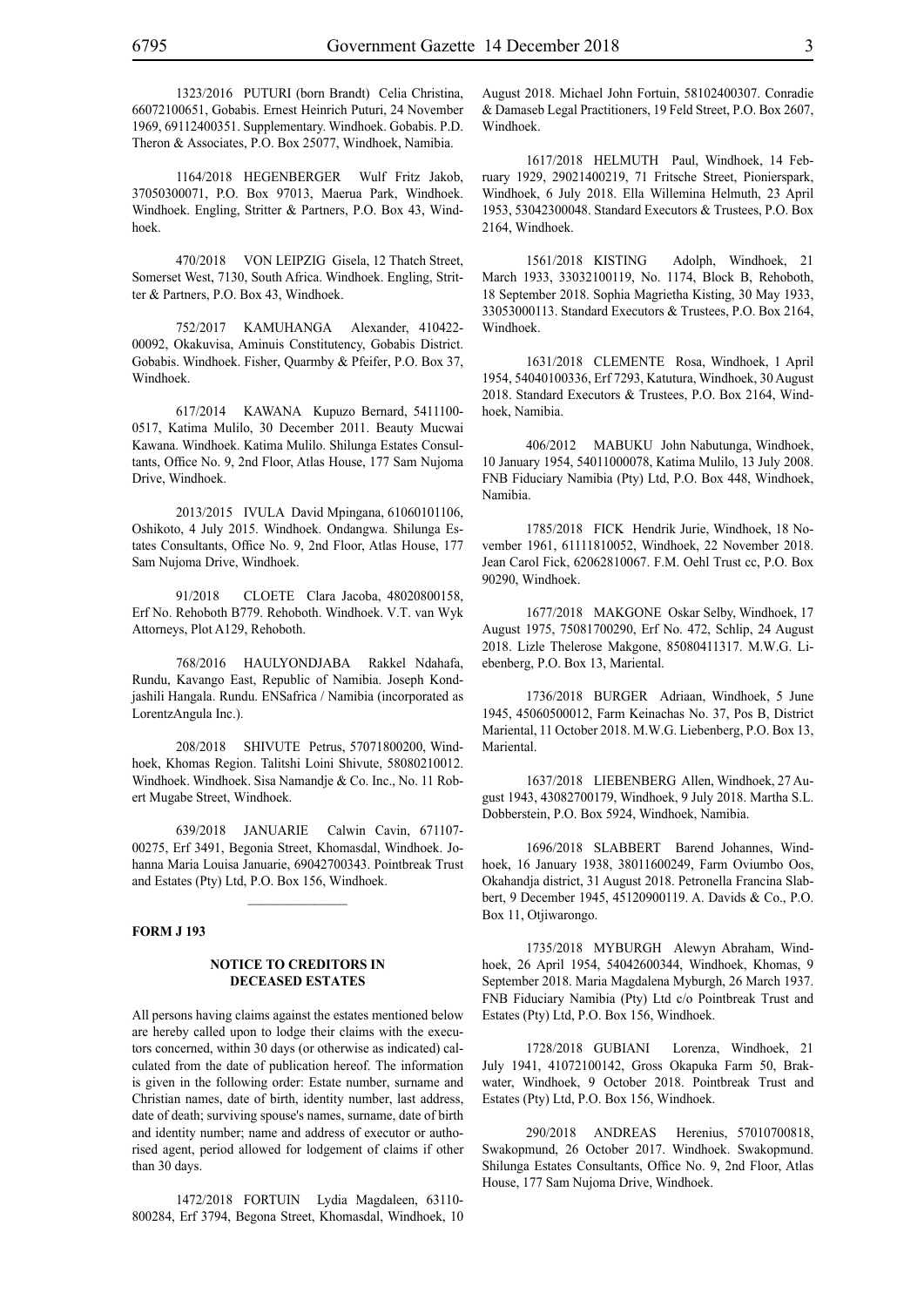268/2018 DU TOIT Sarel Petrus, 19 January 1975, 75011900053, 11 Hume Street, Academia, Windhoek, 26 October 2017. S.P. du Toit, P.O. Box 1290, Keetmanshoop.

1643/2018 TJIVAVA Flai, 70011510161, Khomas, 15 July 2018. Beata Tjivava, 75081300217. Windhoek. Windhoek. Kamuhanga Hoveka Samuel Inc., Unit 2, 20 Feld Street, P.O. Box 87350, Eros Park, Windhoek.

292/2018 SHIMBULU Adam Lugambo, 571210- 00709, Oshikoto, 5 February 2013. Heralia Ndamana Kalomo, 62081601354. Windhoek. Windhoek. Kamuhanga Hoveka Samuel Inc., Unit 2, 20 Feld Street, P.O. Box 87350, Eros Park, Windhoek.

229/2015 HALWEENDO El - Selax, 701102110- 0363, Oshana, 21 April 2014. Windhoek. Windhoek. Kamuhanga Hoveka Samuel Inc., Unit 2, 20 Feld Street, P.O. Box 87350, Eros Park, Windhoek.

1643/2018 ALUGODHI Hilma Landuleni, 64122- 9004884, Oshikoto, 13 August 2017. Windhoek. Windhoek. Kamuhanga Hoveka Samuel Inc., Unit 2, 20 Feld Street, P.O. Box 87350, Eros Park, Windhoek.

1754/2018 GALANT John James, Windhoek, 22 March 1965, 65032200344, Erf No. Rehoboth B15, 28 July 2018. Irene Senobia Galant, 9 September 1963, 63090900793. V.T. van Wyk Attorneys, Plot A129, Hebron House, P.O. Box 4953, Rehoboth.

767/2013 BEUKES Roelf, Windhoek, 7 August 1968, 68080701261, Farm Bergland No. 264, Rehoboth, 7 May 2012. Metcalfe Attorneys Windhoek, 1st Floor, No. 5 Bahnhof Street, Windhoek.

1738/2018 SHIMBULU Josef, Windhoek, 5 September 1972, 72090500751, Erf 2700, Kuisebmund, Walvis Bay, 19 October 2018. Christian Gwana Nambahu, Erf 12, Hydra & Moses Garoeb Street, Windhoek-West.

 $\frac{1}{2}$ 

#### **THE ALIENS ACT, 1937 NOTICE OF INTENTION OF CHANGE OF SURNAME**

I, **junias venwawa SHINANGOLO**, residing at Erf 140, Ongava Street, Okuryangava and employed at Nakara Company intend applying to the Minister of Home Affairs for authority under section 9 of the Aliens Act, 1937, to assume the surname **shinangolo** for the reasons **SHITUMBULENI LOIDE** should be changed to **SHINANGOLO** because **SHITUMBULENI** is not a biological father's surname, therefor it must be changed to **SHINANGOLO**, biological father's surname.

I previously bore the name **junias venwawa SHINANGOLO.**

I intend also applying for authority to change the surname of my minor child **LOIDE MEEKE SHITUMBULENI** to **LOIDE MEEKE SHINANGOLO.**

Any person who objects to my assumption of the said surname of **SHINANGOLO** should as soon as may be lodge his or her objection, in writing, with a statement of his or her reasons therefor, with the Magistrate of Windhoek.

**j. v. SHINANGOLO windhoek NAMIBIA**

#### **THE ALIENS ACT, 1937 NOTICE OF INTENTION OF CHANGE OF SURNAME**

 $\frac{1}{2}$ 

I, **Rosalia N. Joseph**, residing at Omatunda, Ohangwena and a learner intend applying to the Minister of Home Affairs for authority under section 9 of the Aliens Act, 1937, to assume the surname **NDAMANOMHATA** for the reasons I want to assume my father's surname.

I previously bore the name **Rosalia N. Joseph.**

Any person who objects to my assumption of the said surname of **NDAMANOMHATA** should as soon as may be lodge his or her objection, in writing, with a statement of his or her reasons therefor, with the Magistrate of Windhoek.

**R. N. Joseph ohangwena NAMIBIA**

#### **THE ALIENS ACT, 1937 NOTICE OF INTENTION OF CHANGE OF SURNAME**

I, **isai jesaya**, residing at Erf 208, Ombarata Street, Okuryangava and employed as a artisan intend applying to the Minister of Home Affairs for authority under section 9 of the Aliens Act, 1937, to assume the surname **NGENDJO** for the reasons that JESAYA is my father's first name, now I want to use his surname is is **NGENDJO**.

I previously bore the name **isai jesaya.**

Any person who objects to my assumption of the said surname of **NGENDJO** should as soon as may be lodge his or her objection, in writing, with a statement of his or her reasons therefor, with the Magistrate of Windhoek.

**i. jesaya windhoek NAMIBIA**

#### **THE ALIENS ACT, 1937 NOTICE OF INTENTION OF CHANGE OF SURNAME**

 $\frac{1}{2}$ 

I, **popyeni udeinge nakale**, residing at HGoreanbag, Windhoek and unemployed intend applying to the Minister of Home Affairs for authority under section 9 of the Aliens Act, 1937, to assume the surname **johannes** for the reasons that I want to change my surname its my grandfather's name, therefore I want to use my father's surname which is **JOHANNES**.

I previously bore the name **popyeni udeinge nakale.**

Any person who objects to my assumption of the said surname of **JOHANNES** should as soon as may be lodge his or her objection, in writing, with a statement of his or her reasons therefor, with the Magistrate of Windhoek.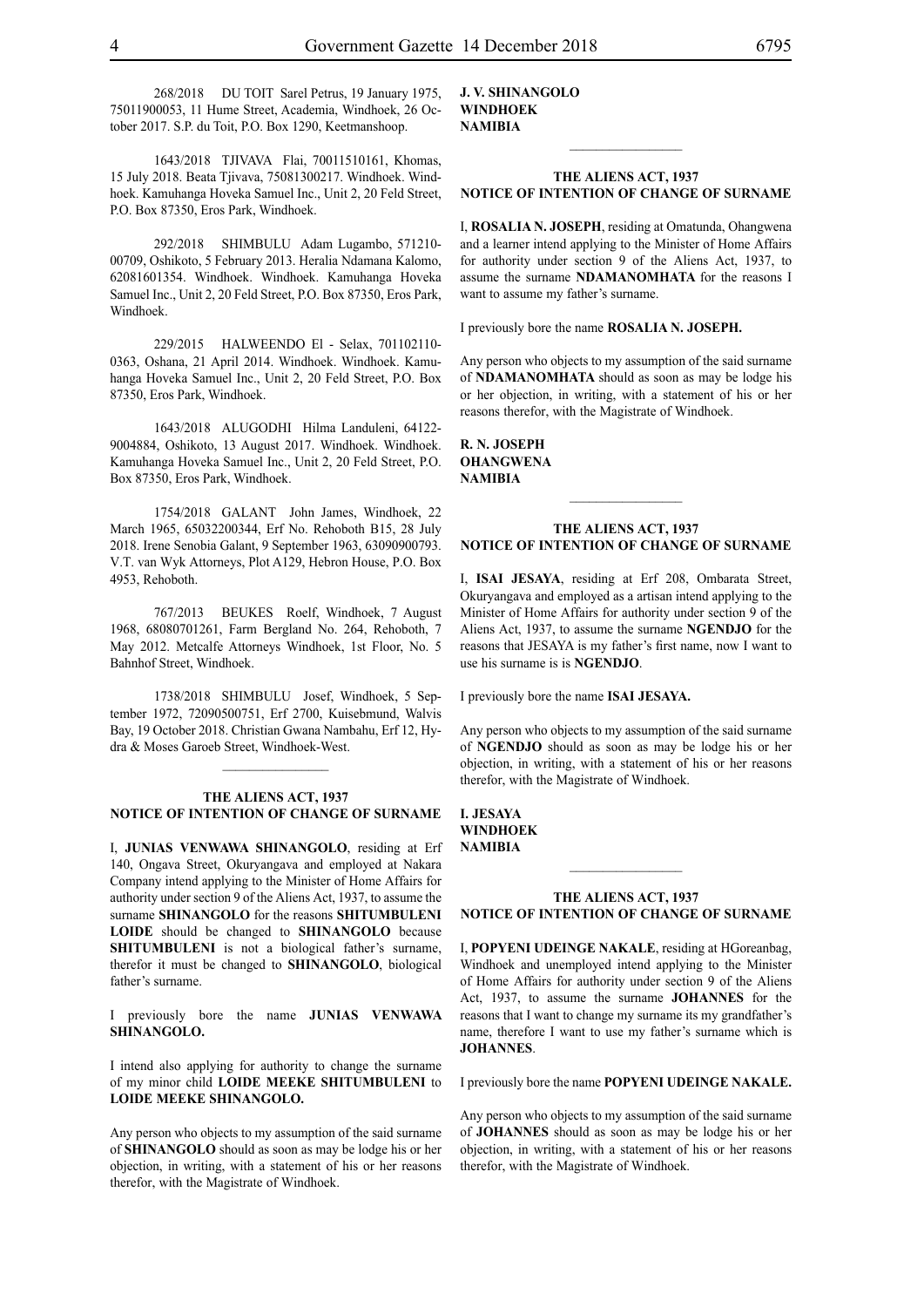#### **THE ALIENS ACT, 1937 NOTICE OF INTENTION OF CHANGE OF SURNAME**

 $\frac{1}{2}$ 

I, **esegiel muyame rukero**, residing at Hendrick Isaack, Soweto, Windhoek and unemployed intend applying to the Minister of Home Affairs for authority under section 9 of the Aliens Act, 1937, to assume the surname **REMEMBER RUHOZU** for the reasons that I use to stay with my grandfather and when my parents went to apply for my birth certificate they never gave it to my grandfather and he never knew which names they given on my birth certificate although all names are mine. I used **REMEMBER RUHOZU** in school as it appear on my junior secondary certificate.

I previously bore the name **esegiel muyame rukero.**

Any person who objects to my assumption of the said surname of **REMEMBER RUHOZU** should as soon as may be lodge his or her objection, in writing, with a statement of his or her reasons therefor, with the Magistrate of Windhoek.

**e. m. rukero windhoek NAMIBIA**

#### **THE ALIENS ACT, 1937 NOTICE OF INTENTION OF CHANGE OF SURNAME**

I, **kamana rosa nkumbi**, residing at Rundu and a pupil intend applying to the Minister of Home Affairs for authority under section 9 of the Aliens Act, 1937, to assume the surname **SITAMBARA** for the reasons that **SITAMBARA** is the family name.

I previously bore the name **kamana rosa nkumbi.**

Any person who objects to my assumption of the said surname of **sitambara** should as soon as may be lodge his or her objection, in writing, with a statement of his or her reasons therefor, with the Magistrate of Windhoek.

**k. r. nkumbi rundu NAMIBIA**

#### **THE ALIENS ACT, 1937 NOTICE OF INTENTION OF CHANGE OF SURNAME**

 $\frac{1}{2}$ 

I, **ananias kandaka tjikarepo**, residing at Otjomuise, Windhoek and unemployed intend applying to the Minister of Home Affairs for authority under section 9 of the Aliens Act, 1937, to assume the surname **TJIRAMBA** for the reasons to use my mother's surname.

I previously bore the name **ananias kandaka tjikarepo.**

Any person who objects to my assumption of the said surname of **tjiramba** should as soon as may be lodge his or her objection, in writing, with a statement of his or her reasons therefor, with the Magistrate of Windhoek.

**a. k. tjikarepo windhoek NAMIBIA**

#### **THE ALIENS ACT, 1937 NOTICE OF INTENTION OF CHANGE OF SURNAME**

 $\frac{1}{2}$ 

I, **tomas tonateni likius**, residing at Omangundu Village and unemployed intend applying to the Minister of Home Affairs for authority under section 9 of the Aliens Act, 1937, to assume the surname **haufiku** for the reasons I want to change my surname from **LIKIUS** to be **HAUFIKU**  thats all.

I previously bore the name **tomas tonateni likius.**

Any person who objects to my assumption of the said surname of **HAUFIKU** should as soon as may be lodge his or her objection, in writing, with a statement of his or her reasons therefor, with the Magistrate of Windhoek.

**t. t. likius NAMIBIA**

#### **THE ALIENS ACT, 1937 NOTICE OF INTENTION OF CHANGE OF SURNAME**

 $\frac{1}{2}$ 

I, **jenny mulela sitwala**, residing at BM71/107/2, Oos Road, Otjiwarongo and a minor intend applying to the Minister of Home Affairs for authority under section 9 of the Aliens Act, 1937, to assume the surname **muhapi** for the reasons to use the same surname of **MUHAPI** used by all my siblings, **SITWALA** which is only used by me.

I previously bore the name **jenny mulela sitwala.**

Any person who objects to my assumption of the said surname of **MUHAPI** should as soon as may be lodge his or her objection, in writing, with a statement of his or her reasons therefor, with the Magistrate of Windhoek.

**j. m. sitwala otjiwarongo NAMIBIA**

#### **THE ALIENS ACT, 1937 NOTICE OF INTENTION OF CHANGE OF SURNAME**

 $\frac{1}{2}$ 

I, **keukeinge johannes shekudya**, residing at No. 12 Raben Weg, Hochland Park and unemployed intend applying to the Minister of Home Affairs for authority under section 9 of the Aliens Act, 1937, to assume the surname **HAUFIKU** for the reasons to assume the surname of my biological father.

I previously bore the name **keukeinge johannes shekudya.**

Any person who objects to my assumption of the said surname of **haufiku** should as soon as may be lodge his or her